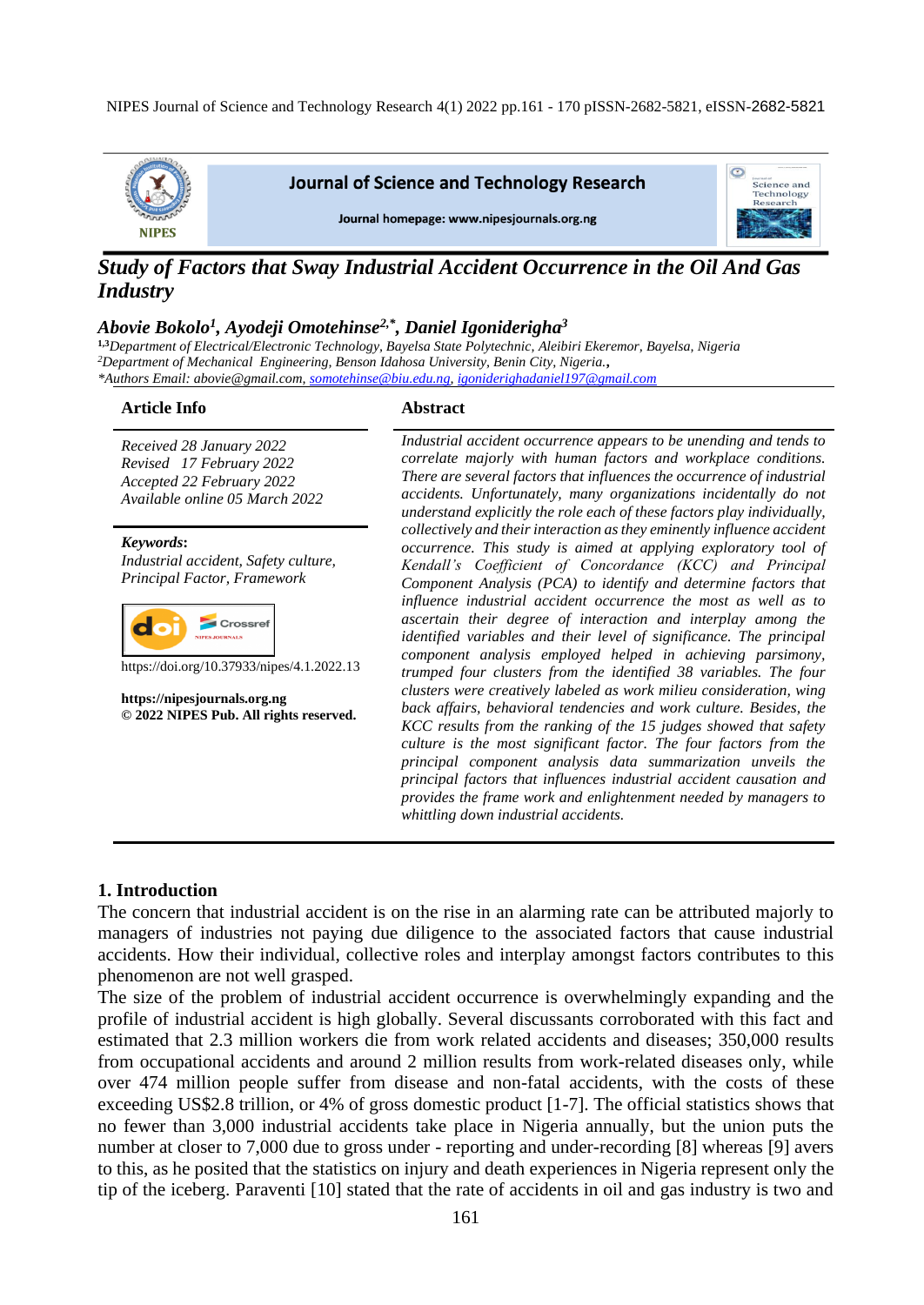half times higher than the construction industries and seven times higher than the general industries. Also, Martinovich [11] mentioned that significant portion of the world's workforce are employed either directly or indirectly by oil and gas industry and that because of its nature and locations, operations risk of injuries in this particular industry are higher as compare to other sectors. The studies of occupational accident had spanned a period of over 100 years which had led to the saving thousands of lives beginning with factory law with focus on monotony, industrial fatigue, accident proneness, to emphasis on work analysis and work selection, motivation and safety training in the 1990s that have broadened to focus on teams, multilevel issues and cultural influence and then safety culture [12]. Many research models have been applied to solve industrial accident occurrence beginning with the scientific approach by [13] and recent trend of predictive analytics by researchers [14, 15]. Be as it may, with the great research models, many researchers and organization have not payed due attention to the in-depth studies of factors associated with industrial accidents in the oil and gas sector as compared to the construction sector, noting their individual, collectively role and their interplay amongst factors, which must be properly understood to avert episodic occurrences. This is central to this study as we ponder if human behavior does correlate with accident causation. Other research work had focus on factors affecting incident rate which include lifestyle, year of experience, population age, groups characteristic, all day shift versus night shift includes [11] and [16-19]. Past research works on factors that influence occupational accident that border more on construction industry includes studies of [20] who identified three types of accident related factors involving work conditions, environmental factor and management actions. Udo et.al [21] mentioned material lifting, tripping on object, and lack of safety measure while handling materials/object. Ahmed [22] identified and ranked causes and effect of accident at construction project based on Relative Importance Index (RII) in Bangladesh. As regards the models applied, it has been widely described in literature [23-26]. The principal component analysis has been widely applied in several fields of human endeavour to analyze data such as administrations, management, chemistry and social sciences and engineering to mention but a few. Besides, in many studies PCA and KCC have been combined to statistically analyses factors that influence the growth and development of Castor shrub and its seeds [27] and also to analyze unique variables that influences the quality and enhance productivity in fibre cement roofing sheet production [28]. It is instructive to note, that from the literature reviewed so far, there are deficit on the use of these conjoint statistical techniques to providing the correlation or interplay amongst factors identified to influence industrial accident causation. The study seeks to enlighten us and ascertain the degree of correlations amongst identified factors that are responsible for industrial accidents in the oil and gas sector.

#### **2.1. Materials and method**

Thirty-eight variables were identified from a wide literature survey. The review method identify wide-ranging variables from relevant literature that influence industrial accident occurrence in the oil And gas industry. These variables were used to craft questionnaire that was administered to twenty experts (Judges) in the field of study, where fifteen were retrieved.

The descriptive sample size of the small and medium sized enterprises population employed for this study was obtained by using Eq. (1) to validate an adequate population size for the study.

Sample Size = 
$$
\frac{p(100 - p)z^2}{E^2}
$$
 (1)

where,  $p$  is the percentage occurrence of a state or condition

E is the percentage maximum error required

*z* is the value corresponding to level of confidence required. Taherdoost [29].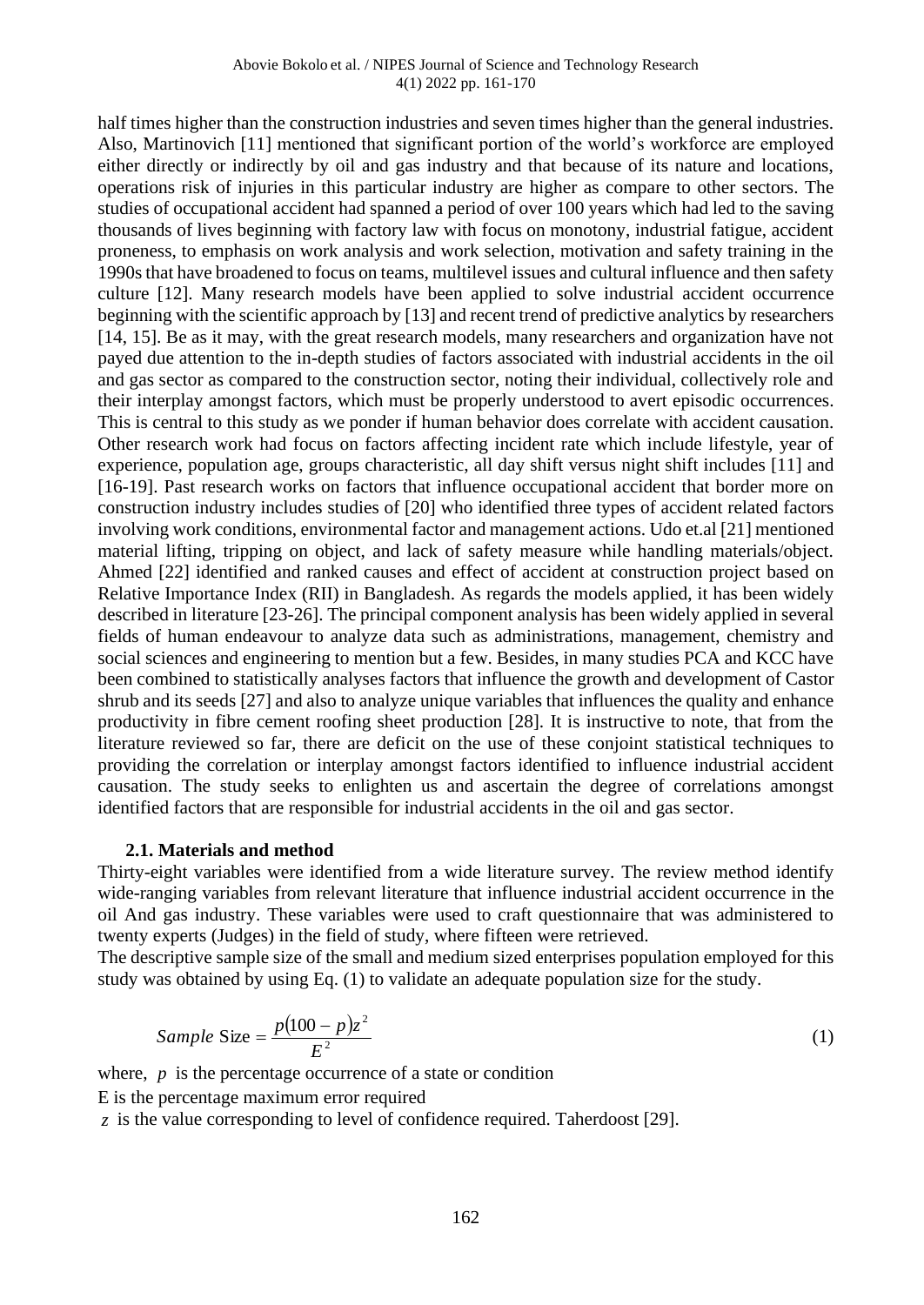### **2.2. Data analysis**

The crafting of the questionnaires was carried out in two different ways. The first set of questionnaires were administered to knowledgeable persons (Judges) who ranked the identified variables that influence industrial accident occurrence in the oil and gas industry.

The Judges were requested to examine the variables (scaled items) and rank them in descending order of importance. The level of concordance or consistency in the ranking of the judges was ascertained using Chi-square  $(\chi^2)$  test statistic. The statement of hypothesis employed is given in what follows:

 $H_{_0}$  : The ranking of judges are discordant

 $H_1$ : The ranking of the judges are consistent

**Decision Rule**: if  $\chi^2_{cal} > \chi^2_{tab}$ , we reject the null hypothesis,  $H_0$ .

if  $\chi^2_{cal} < \chi^2_{lab}$ , we accept the null hypothesis,  $H_0$ .

The second set of questionnaires comprises of the thirty-eight (38) critical variables that influence industrial accident occurrence in the oil and gas industry were administered to a hundred and thirty (130) respondents for their expert evaluations of which only a hundred (100) returned their responses. The agreement level of the respondents to the questions scaled with 5-point Rensis Likert's response option shown in Table 2 was evaluated.

| Table 2. RensisLikert's 5-Point Response Option |  |
|-------------------------------------------------|--|
|-------------------------------------------------|--|

| S/NO | <b>RESPONSE OPTION</b> | WEIGHT ASSIGNED |
|------|------------------------|-----------------|
|      | Completely-Agree       |                 |
|      | Agree                  |                 |
|      | Undecided              |                 |
|      | Disagree               |                 |
|      | Completely-Disagree    |                 |

The (*m* x n) data matrix obtained from the respondents served as input variables that was fed into the Principal Component Analysis model. The major idea of using the principal component analysis (PCA) is to reduce the dimensionality of the data set consisting of a large number of interrelated variables while retaining as much as possible of the variation present in the data set.

#### **3.0.Results and Discussion**

## *3.1 Result of Kendall's coefficient of concordance (KCC)*

The Kendall's coefficient of concordance (W) aids us in checking the judge's consistency. Which were calculated using the equation referenced suprain Equation 2 and 3

$$
W = \frac{S}{\frac{1}{12}K^2(N^3 - N)}
$$
 (2)

where, S= sum of variance  $V_{ij}$  in the row and column entries of the matrix, K= Number of Judges

 $= 15$  and N= number of variables

$$
S = \sum \left( R_j - \frac{\sum R_j}{N} \right)^2 \tag{3}
$$

$$
\chi^2_{cal} = K (N-1) W \tag{4}
$$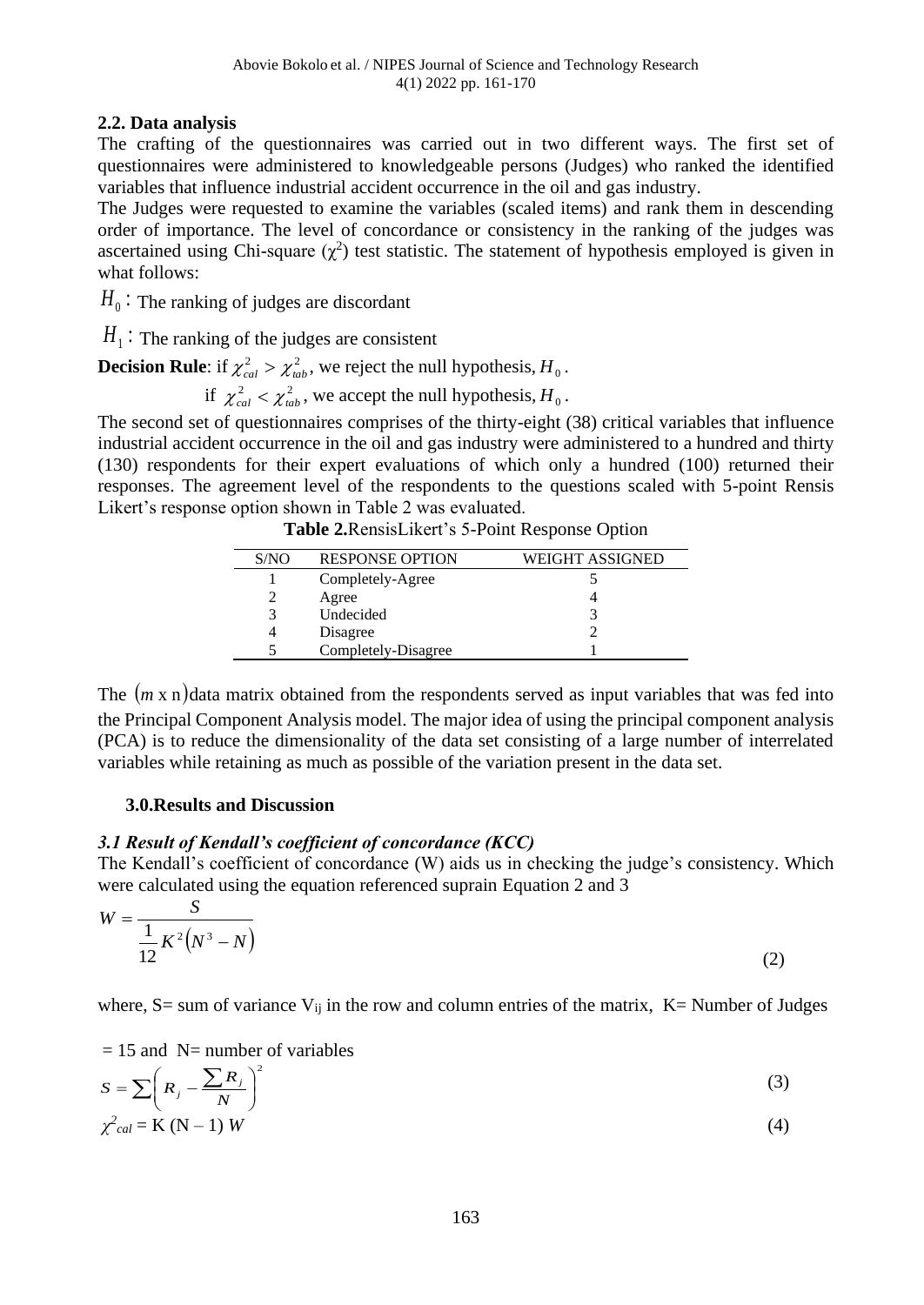The Kendall coefficient of concordance (*W*) was obtained as 0.55 using equation 2, and substituting that into chi square ( $\chi^2$ ) equation 4, we have  $\chi^2_{cal} = 305.25$ At 5% level of significance, the chi square  $\chi^2$  Table value is obtained as 53.36 Since  $\chi^2_{cal} = 305.25 > \chi^2_{tab} = 53.36$ , we reject the null hypothesis (H<sub>0</sub>) and therefore infer that the judges ranking of the 38 scale items were consistent.

Table 2 shows the merit order of sequentiality of the 38 variables as ranked by the fifteen judges and analyzed with Kendall's coefficient of concordance. The R<sub>j'S</sub> determine the ranking order.

| S/N                     | Rj  | Fable 2. The Kanking by the Judges by Metri Order of Sequentiality.<br><b>Variables</b> | S/N | Rj  | <b>Variables</b>             |
|-------------------------|-----|-----------------------------------------------------------------------------------------|-----|-----|------------------------------|
| $\mathbf{1}$            | 61  | safety culture                                                                          | 20  | 294 | overconfidence               |
| $\overline{2}$          | 71  | technical know how                                                                      | 21  | 307 | Nature of existing workplace |
| $\overline{\mathbf{3}}$ | 107 | personal organization                                                                   | 22  | 328 | <b>Training Procedures</b>   |
| $\overline{\mathbf{4}}$ | 116 | Work environment                                                                        | 23  | 329 | spilled loads                |
| 5                       | 117 | poor communication                                                                      | 24  | 329 | unsafe equipment             |
| 6                       | 136 | Mental distractions                                                                     | 25  | 351 | Poor Maintenance Culture     |
| 7                       | 138 | poor supervision                                                                        | 26  | 352 | workplace design             |
| 8                       | 159 | Unsafe procedures                                                                       | 27  | 354 | Improper ventilation         |
| 9                       | 180 | Fatigue                                                                                 | 28  | 375 | Poor lighting                |
| 10                      | 196 | Aging of parts                                                                          | 29  | 391 | extreme temperature          |
| 11                      | 197 | Improper materials handling                                                             | 30  | 392 | <b>Hazardous Materials</b>   |
| 12                      | 208 | <b>Management Negligence</b>                                                            | 31  | 410 | personal protective devices  |
| 13                      | 254 | unsafe acts                                                                             | 32  | 415 | Poor Management              |
| 14                      | 274 | Vibration                                                                               | 33  | 421 | Excessive noise              |
| 15                      | 280 | Safety devices                                                                          | 34  | 460 | Workplace violence           |
| 16                      | 289 | Sub-System failure                                                                      | 35  | 472 | <b>Improper Tool</b>         |
| 17                      | 290 | Poor work organization                                                                  | 36  | 472 | <b>Unsafe Speed</b>          |
| 18                      | 292 | Unsafe Working condition                                                                | 37  | 486 | <b>Excessive Workload</b>    |
| 19                      | 293 | <b>Disabled Vehicles</b>                                                                | 38  | 507 | Poor Housekeeping            |

Table 2: The Ranking by the Judges by Merit Order of Sequentiality.

#### **3.2 Result of Principal Component Analysis**

Figure 1 shows the scree plot obtained from the StatistiXL software of the extracted thirty-eight factors. The scree plot displays the eigenvalues on the ordinate axis as against the factors or number of the components in descending order in the abscissa axis. The number of extracted factors generated by the analysis is at a point where the slope of the curve is evidently leveling off (the elbow).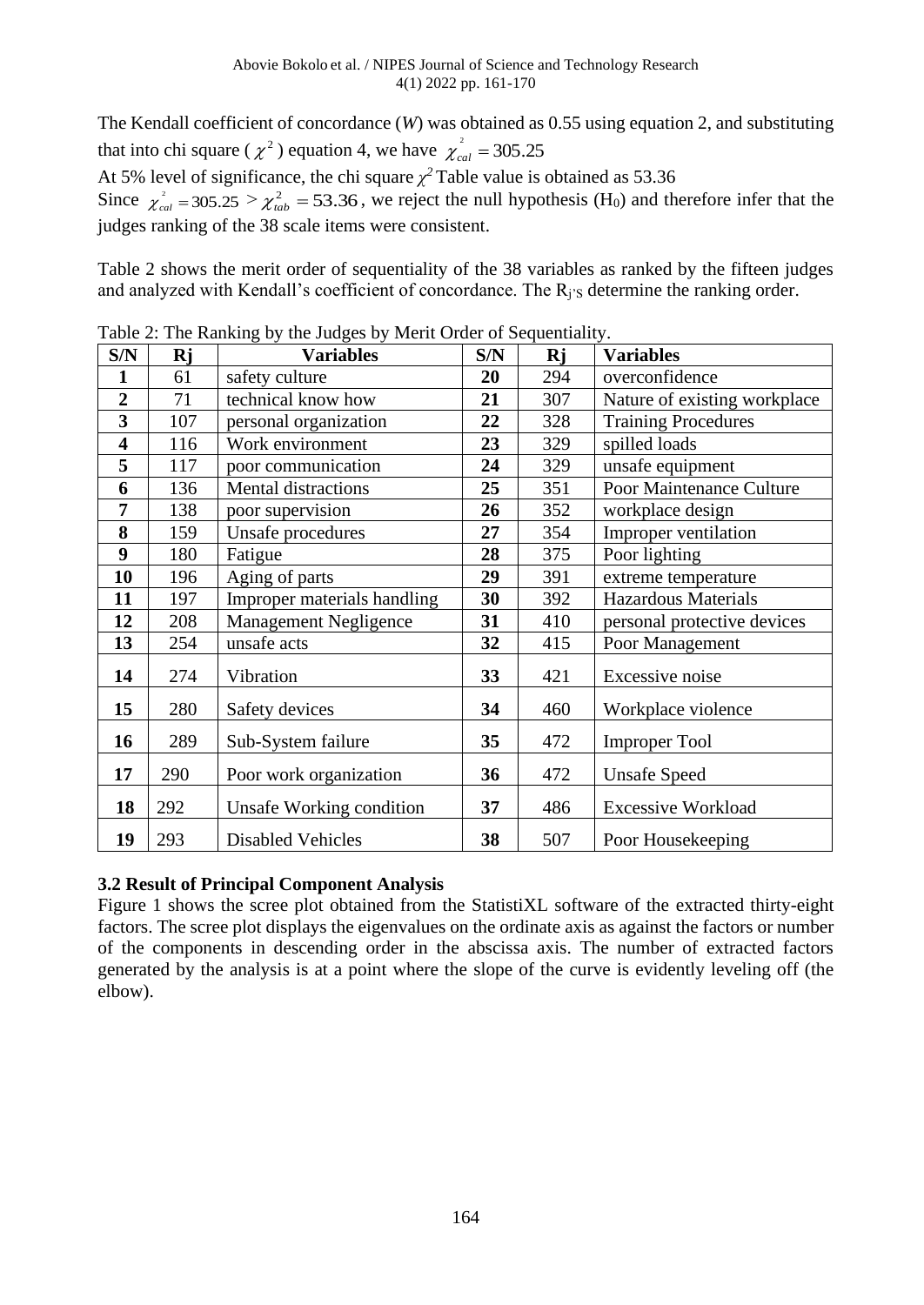

Figure1: Scree Plot

It is evident from the scree plot that at eigenvalue of 1, the curvity tends to flatten out at component number 4, suggesting that four (4) factors extracted are adequate.

Table 3 is the result of the varimax rotated factor loading. The rotation of factor is carried out to simplify their interpretation and creative labeling. Rotation of factor simplifies the row/or column of the factor matrix in a way that the factor loadings become closer to zero (0) or one (1).

| S/N            | <b>Variables</b>             | <b>Factor</b> | Factor | <b>Factor</b> | <b>Factor</b> |
|----------------|------------------------------|---------------|--------|---------------|---------------|
|                |                              | 1             | 2      | 3             |               |
| $\mathbf{1}$   | personal organization        | 0.461         | 0.401  | 0.306         | 0.722         |
| $\overline{2}$ | poor communication           | 0.821         | 0.434  | 0.265         | 0.132         |
| 3              | safety culture               | 0.454         | 0.779  | 0.260         | 0.266         |
| $\overline{4}$ | Excessive noise              | 0.552         | 0.438  | 0.505         | 0.356         |
| 5              | unsafe acts                  | 0.545         | 0.710  | 0.279         | 0.163         |
| 6              | Mental distractions          | 0.534         | 0.730  | 0.265         | 0.219         |
| 7              | <b>Management Negligence</b> | 0.809         | 0.435  | 0.275         | 0.202         |
| 8              | Aging of parts               | 0.550         | 0.721  | 0.250         | 0.226         |
| 9              | <b>Hazardous Materials</b>   | 0.702         | 0.383  | 0.181         | 0.490         |
| 10             | Poor Maintenance Culture     | 0.489         | 0.553  | 0.513         | 0.286         |
| 11             | Workplace violence           | 0.816         | 0.398  | 0.278         | 0.241         |
| 12             | Work environment             | 0.657         | 0.341  | 0.389         | 0.407         |
| 13             | workplace design             | 0.367         | 0.636  | 0.482         | 0.326         |
| 14             | poor supervision             | 0.379         | 0.804  | 0.319         | 0.263         |
| 15             | Vibration                    | 0.424         | 0.809  | 0.317         | 0.135         |
| 16             | Nature of existing workplace | 0.793         | 0.409  | 0.276         | 0.274         |
| 17             | Poor work organization       | 0.616         | 0.477  | 0.567         | 0.131         |

 **Table 3**: The Result of the Varimax rotated Factor Loading.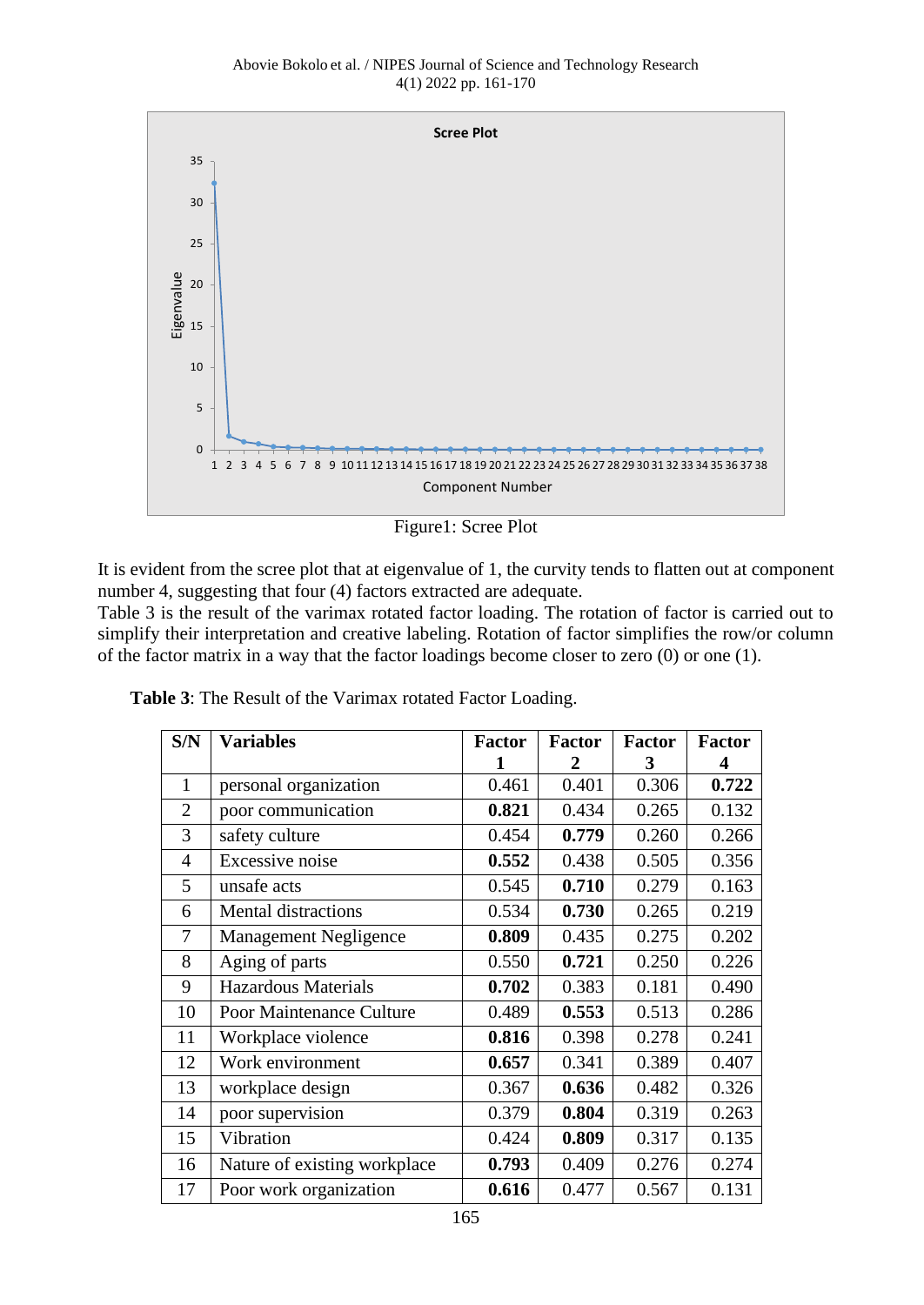| Abovie Bokolo et al. / NIPES Journal of Science and Technology Research |  |
|-------------------------------------------------------------------------|--|
| $4(1)$ 2022 pp. 161-170                                                 |  |

| 18 | disabled vehicles           | 0.413 | 0.721 | 0.336 | 0.213 |
|----|-----------------------------|-------|-------|-------|-------|
| 19 | Sub-system failure          | 0.778 | 0.459 | 0.353 | 0.134 |
| 20 | spilled loads               | 0.783 | 0.483 | 0.275 | 0.155 |
| 21 | excessive workload          | 0.756 | 0.371 | 0.386 | 0.280 |
| 22 | unsafe working condition    | 0.507 | 0.775 | 0.238 | 0.200 |
| 23 | <b>Training Procedures</b>  | 0.430 | 0.621 | 0.433 | 0.339 |
| 24 | Overconfidence              | 0.578 | 0.458 | 0.609 | 0.176 |
| 25 | unsafe equipment            | 0.484 | 0.754 | 0.311 | 0.145 |
| 26 | Improper ventilation        | 0.720 | 0.381 | 0.246 | 0.416 |
| 27 | Poor lighting               | 0.276 | 0.649 | 0.547 | 0.275 |
| 28 | Poor housekeeping           | 0.387 | 0.745 | 0.346 | 0.218 |
| 29 | extreme temperature         | 0.594 | 0.339 | 0.445 | 0.440 |
| 30 | safety devices              | 0.387 | 0.713 | 0.407 | 0.287 |
| 31 | personal protective devices | 0.416 | 0.795 | 0.307 | 0.261 |
| 32 | Poor Management             | 0.713 | 0.547 | 0.205 | 0.241 |
| 33 | Improper tool               | 0.681 | 0.405 | 0.172 | 0.488 |
| 34 | Improper materials handling | 0.706 | 0.352 | 0.384 | 0.333 |
| 35 | Unsafe procedures           | 0.363 | 0.539 | 0.608 | 0.364 |
| 36 | technical know how          | 0.778 | 0.437 | 0.371 | 0.139 |
| 37 | unsafe speed                | 0.333 | 0.417 | 0.825 | 0.138 |
| 38 | Fatigue                     | 0.720 | 0.566 | 0.237 | 0.187 |

The factor loading was arranged according to their weight i.e. from their highest factor loading to the least factor loading in the four (4) creative label group irrespective of their variable number. *Creative labeling of the three factors:*

The factors carefully chosen from the analysis are labelled and given significant interpretation as follow.

#### **Factor 1: Work milieu consideration.**

**Table 4: Clusters 1(Factor 1): Work Milieu Consideration.**

| <b>Factor 1: Work milieu consideration</b> |                              |                       |  |  |
|--------------------------------------------|------------------------------|-----------------------|--|--|
| <b>Variable</b><br>number                  | <b>Variable description</b>  | <b>Factor loading</b> |  |  |
| 2                                          | <b>Poor Communication</b>    | 0.821                 |  |  |
| 11                                         | Workplace violence           | 0.816                 |  |  |
| 7                                          | <b>Management Negligence</b> | 0.809                 |  |  |
| 16                                         | Nature of existing workplace | 0.793                 |  |  |
| 20                                         | Spilled loads                | 0.783                 |  |  |
| 19                                         | Sub-system failure           | 0.778                 |  |  |
| 36                                         | <b>Technical know-how</b>    | 0.778                 |  |  |
| 21                                         | Excessive load               | 0.756                 |  |  |
| 26                                         | Improper ventilation         | 0.720                 |  |  |
| 38                                         | Fatigue                      | 0.720                 |  |  |
| 32                                         | Poor management              | 0.713                 |  |  |
| 34                                         | Improper material handling   | 0.706                 |  |  |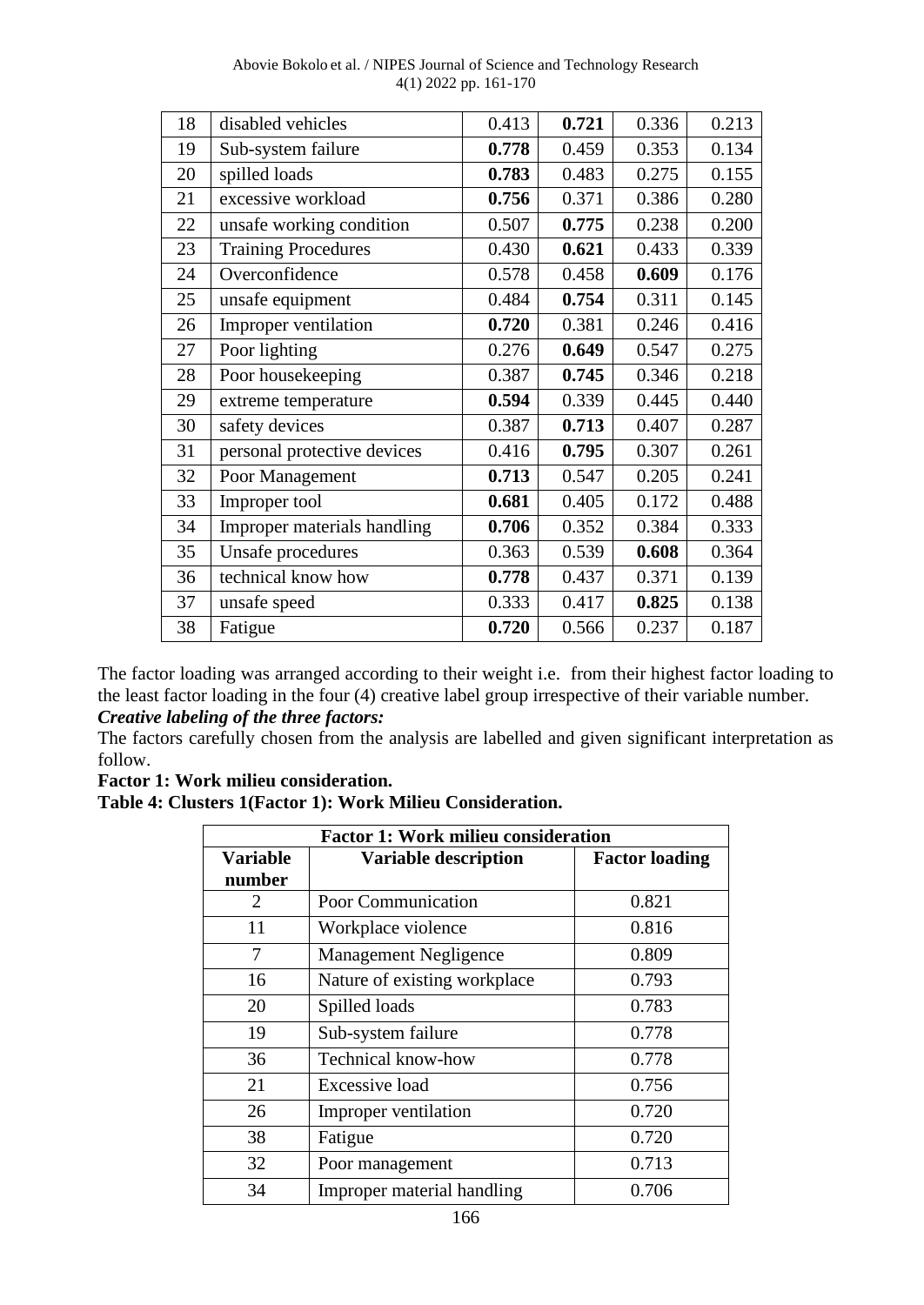| Abovie Bokolo et al. / NIPES Journal of Science and Technology Research |  |
|-------------------------------------------------------------------------|--|
| $4(1)$ 2022 pp. 161-170                                                 |  |

|    | Hazardous materials        | 0.702 |
|----|----------------------------|-------|
| 33 | Improper tool              | 0.681 |
| 12 | Work environment           | 0.657 |
| 17 | Poor work organization     | 0.616 |
| 29 | <b>Extreme Temperature</b> | 0.594 |
|    | <b>Excessive Noise</b>     | 0.552 |

According to Table 4 which represents factor one (1) creatively labelled work milieu consideration has variables that describes factor loading of three (3) meritorious and many substantial situation, indicative of the roles of these variables to safe working conditions and consideration. This cluster exposes the fact that poor communication in all ramifications from amongst teams mates to supervisor down the line to management communications is highly responsible for many episodic accident. This follows the claim by [22].

#### **Factor 2: Wing back affairs**

| Table 5 Clusters 2 (Factor 2): Wing Back Affairs |
|--------------------------------------------------|
|--------------------------------------------------|

| <b>Factor 2: Wing back affairs</b> |                             |                       |  |  |
|------------------------------------|-----------------------------|-----------------------|--|--|
| Variable number                    | <b>Variable description</b> | <b>Factor loading</b> |  |  |
| 15                                 | Vibration                   | 0.809                 |  |  |
| 14                                 | Poor supervision            | 0.804                 |  |  |
| 31                                 | Personal protective devices | 0.795                 |  |  |
| 3                                  | Safety culture              | 0.778                 |  |  |
| 22                                 | Unsafe working condition    | 0.775                 |  |  |
| 25                                 | Unsafe equipment            | 0.754                 |  |  |
| 28                                 | Poor housekeeping           | 0.745                 |  |  |
| 6                                  | Mental distraction          | 0.730                 |  |  |
| 8                                  | Aging of parts              | 0.721                 |  |  |
| 18                                 | Disabled vehicle            | 0.721                 |  |  |
| 30                                 | Safety devices              | 0.713                 |  |  |
| 5                                  | <b>Unsafe Acts</b>          | 0.710                 |  |  |
| 27                                 | Poor Lighting               | 0.649                 |  |  |
| 13                                 | Workplace design            | 0.636                 |  |  |
| 22                                 | Training procedure          | 0.621                 |  |  |
| 10                                 | Poor maintenance culture    | 0.553                 |  |  |

introduces a cluster of variables creatively labeled wing back affairs. This regime clustered 16 variables which is exhibiting two meritorious variables (vibration and poor supervision). This suggest that industrial safety experts should pay due attention to these variables by providing defense mechanism for it or apply enough proactive surveillance role to protect human life. Variables in this cluster are highly substantial and middling in their factor loading for example poor supervision and poor maintenance culture. According to [16], driving a safety culture in the oil and gas industry is a major contributor which can be realized by creating a multidisciplinary team that directs this culture. This team indeed understands the needs of the industry and the gaps in skills clearly.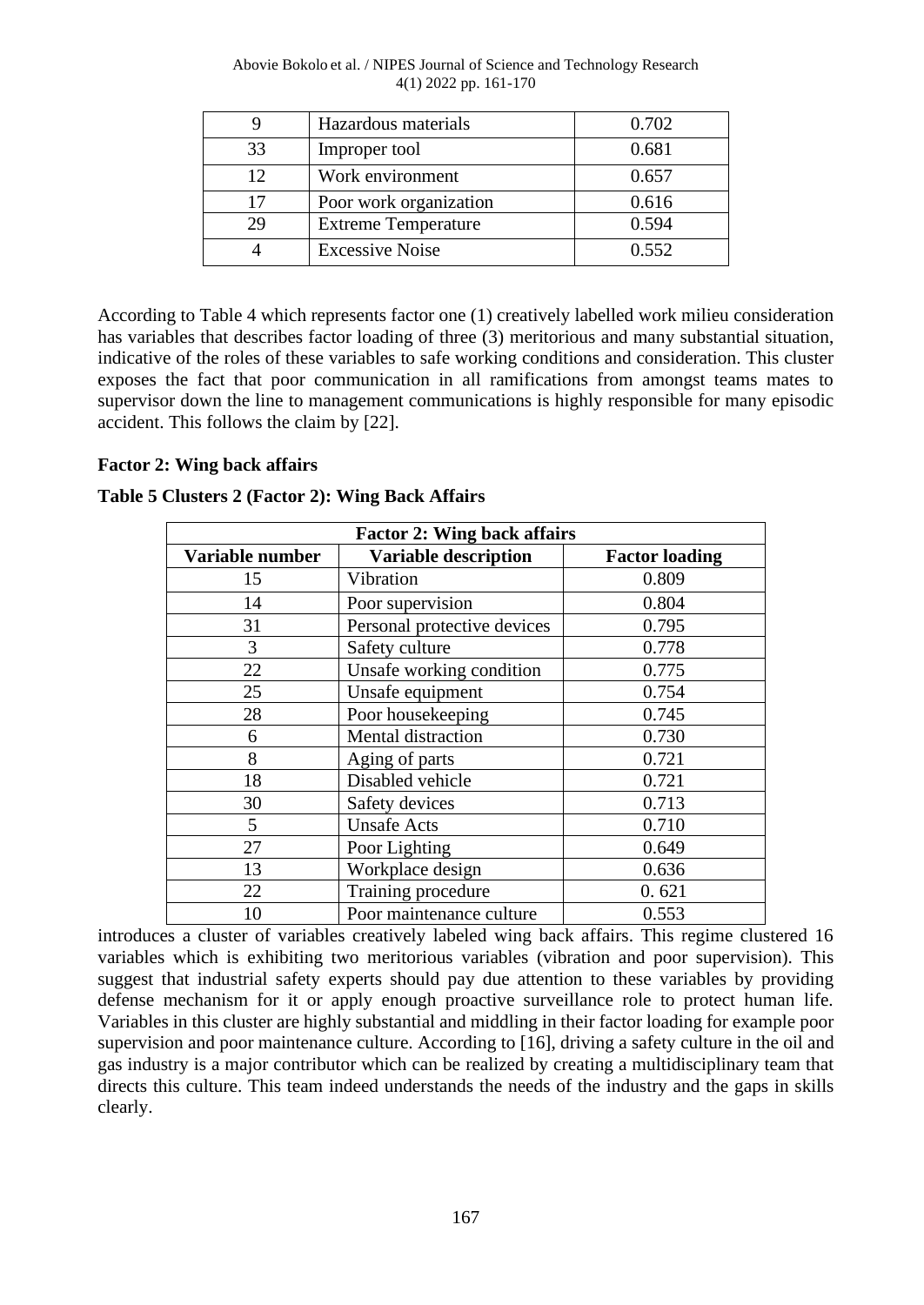| <b>Factor 3: Behavioural tendencies</b>                                        |                  |       |  |  |
|--------------------------------------------------------------------------------|------------------|-------|--|--|
| <b>Variable Number</b><br><b>Variable Description</b><br><b>Factor Loading</b> |                  |       |  |  |
| 37                                                                             | Unsafe speed     | 0.825 |  |  |
| 24                                                                             | overconfidence   | 0.609 |  |  |
| 35                                                                             | unsafe procedure | 0.608 |  |  |

#### **Factor 3: Behavioural Tendencies Table 6: Clusters 3 (Factor 3): Behavioural Tendencies**

Factor 3 in Table 6 is creatively labeled behavioral tendencies, an interesting cluster which has one meritorious variable condition, spot lighting unsafe speed as human behavioural tendencies that are responsible for industrial accidents. The rest factor loading can be said to be substantial and necessary for loss event.

#### **Factor 4: Work Culture**

Г

### **Table 7: Clusters 4 (Factor 4): Work Culture**

٦

| <b>Factor 4: Work culture</b> |                             |                       |
|-------------------------------|-----------------------------|-----------------------|
| Variable Number               | <b>Variable Description</b> | <b>Factor Loading</b> |
|                               | Personal organization       | ነ 722                 |

This regime clustered a single variable labelled work culture. It shows the peculiarity of the variable (personal organization) in accident causation. Personal organization with a Factor loading value of 0.722 is an essential aspect of work culture, critical to health and safety management. Personal characteristics or personal organizations such as (attitudes, aptitude and motivation) influence accident behavior which relate to that of [16]. The characteristics like personality and motivation serve as a basis for certain behaviour tendencies – such as tendencies to take risks and undesirable attitudes. Three significant factors that influence workers personal organizations are the individual's personal characteristic, the Job - the type of task the individual is assigned to do and if he is competent enough to take on the task and the organizational characteristics (Safety culture or climate and the type of safety leadership style etc.

#### **4.0. Conclusion**

In this study, effort was made to analyze several factors that influences the occurrence of industrial accidents in the oil and gas industry. The ranking by the 15 judges in the Kendall's coefficient of concordance analysis shows the merit of sequentiality of the 38 variables identified through survey method. The process of modeling industrial accidents that gave rise to safety culture came first, followed by technical knowhow and personal organization proves the hypothesis that human behaviour correlates to accident causation. This is corroborated by the works of Dejoy and Nielsen [19, 20]. The principal component analysis identified four (4) factors clustered from the 38 variables with factor 3 (Behavioral tendencies) and factor 4 (work culture) singling out a personal organization, all avers to the hypothesis that human behaviour correlates to industrial accident causation. Although, factor 1 in the PCA analysis labelled work mileu consideration falls in the realm of generality that severable variable mix are responsible for loss event and that no single variable is always responsible for accident which supports the combination theory of accident causation. In all count, the study provides enlightenment through their ranked merit order of sequentially and the factor interplay that are necessary for organizations to develop a framework for its safety culture in order to roll back industrial accidents.

#### **References**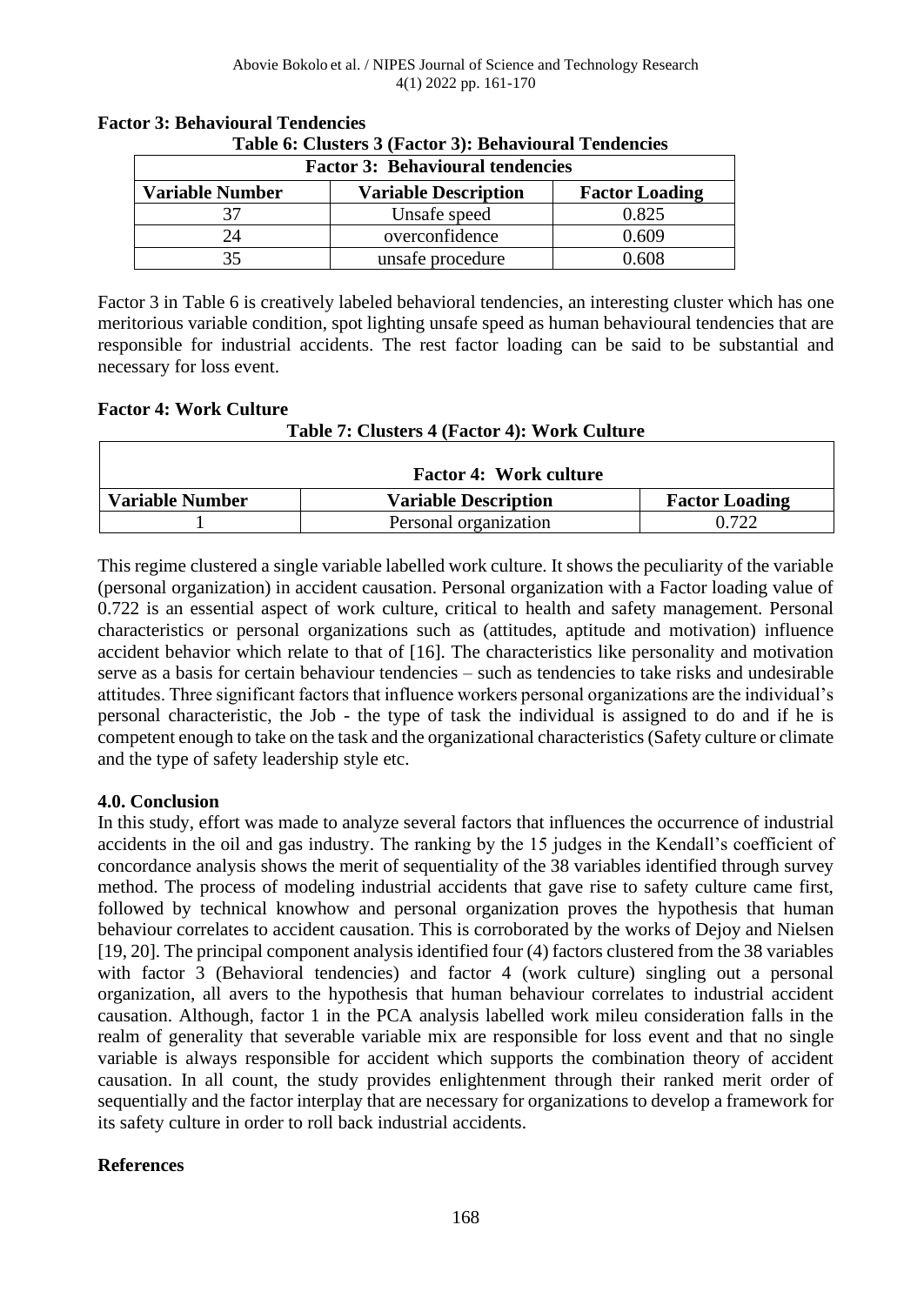- [1] Krug, E.G., Dahlberg, L.L., Mercy J.A., Zwi, A.B., Lozano, R, (2002) World report on violence and Health Geneva: World Health Organization 2002.
- [2] International Labour Organization (2005). Occupational Health & Safety Online, "study:2.2 million people Die world wide of work-Related Accidents, Occupational diseases" retrieved from [www.ohsonline.com](http://www.ohsonline.com/) on September 20, 1-3.
- [3] Somavia, J.(2005). Facts on Safety. International Labour Organization.,2. Retrieved from www.ilo.org/communication.
- [4] Victor H., and Jose Dimian Perezgonzalez (2007): The Costs and Effects on workplace Accidents, Twenty case studies from Ireland: Health and Studies from Ireland: Health and Safety Authority Research Series 02/2007.
- [5] Mock C., Joshipura, M., Quansah, R., Arreda-Risa, C. (2007). Advancing Injury Prevention and Trauma Care in North Arnerica and Globally. Surg Clin North Am. 2007: 87:1-19.
- [6] International Labour Organization.(2014) Health at work: a vision for sustainable prevention; XX world congress on safety and health at work 2014; Global forum for Prevention, 24 – 27 August 2014, Frankfurt, Germany, *International Labour office*.
- [7] Takala, J. Paivi, H. Kaija, .L.S, Loke, Y.Y, Kaithiresen, M., Tan, W.J., Peggy, H., Caleb, T., Lim, G.K., Samuel, L., and Gan, S.L. (2014). Global Estimates of Burden of Injury and illness at work in 2012. J*ournal of Occupational and Environmental Hygiene vol.11 issue 5(326-337).*
- [8] Da Vinci( 2010): *Industrial Accidents in Nigeria*. Sunday, 9 May, 2010.
- [9] Ezenwa, A.O. (2001).A study of fatal injuries in Nigerian factories. *Occup. Med. Vol. 51. No.8, pp. 485-489.*
- [10] Paraventi, C.M. (2014) How to reduce the high fatality rate in oil & gas. Retrieved August 31, 2016, from [http://www.ishn.com/articles/99967-how-to-reduce-the-high-fatality-rate-in-oil-gas.](http://www.ishn.com/articles/99967-how-to-reduce-the-high-fatality-rate-in-oil-gas)
- [11] Martinovich, T. (2013). Factors Influencing the Incident Rates of injuries and accidents among Seafarers and rig workers providing support to WA offshore oil and gas Industry. Doctorate and Master's Thesis Edith Cowan University.
- [12] Hofmann, D.A., Burke, M.J and Zohar Dov (2017). 100 Years of Occupational Safety Research: From Basic Protections and Work analysis to a Multilevel View of Workplace safety and Risk. *Journal of Applied Psychology*, Vol.102, No.3, 375 -388.
- [13] Heinrich, H.W(1931). Industrial accident Prevention: A scientific Approach., New York 1st ed McGraw- Hill, 1931
- [14] Predictive Analytics in Workplace Safety (2012): Four 'Safety Truths' that Reduce Workplace Injuries. Predictive Solution an industrial scientific company
- [15] Kelly, B. (2014). What are you Using Your Safety Data For*? Published May 2nd,[. www.talentclick.com/safety](http://www.talentclick.com/safety)*
- [16] Alkhaldi, M., Pathirage, C. and Kulatunga, U. (2017). The Role of Human Error in Accidents within Oil and Gas Industry in Bahrain. School of the Built Environment, University of Salford, Salford, M5 4WT, UK.
- [17] Mahammad, f. I., Soltanzadeh, A., Moghimbeigi, A., Akbarzadeh, M. (2013). Factors affecting occupational accidents in the construction industry (2009-2013). *Journal of occupational Health and Epidemiology April 2014.*
- [18] Tsang, Y.T. Fung, I.W.H., Tam, V. W.Y, Sing, C.P, & Lu, C.T. (2017). Development of Accident Modelling in the Hong Kong Construction Industry, *International Journal of Construction Management, 17(2),* 124-131.
- [19] Dejoy, D.M (2005). Behaviour changes Versus Culture Changes Divergent approaches to managing Workplace Safety. *Safety Science*, 43, pp.105-129.
- [20] Nielson, K..J. (2013). Improving Safety Culture through the Health and Safety Organization: A Case study. *Journal of safety Research* Vol. 48.february 2014,pp 7-17
- [21] Udo, U.E., Usip, E.E., and Asuquo, C.F. (2016). Effect of Lack of Adequate Attention to Safety Measures on Construction Sites in Akwa Ibom State. *Nigeria Journal of Earth Sciences and Geotechnical Engineering*. 6(1), 131-121.
- [22] Ahmed. S, (2019) Courses and Effect of Accident at Construction Site: A Study for the Construction Industry in Bangladesh. *International Journal of Sustainable Construction Engineering and Technology* Vol. 10 No. 2, 18- 40.
- [23] Jolliffe, I. T. (2002). Principal Component Analysis, 2nd ed. Springer Library of Congress cataloging-inpublication Data.
- [24] Kothari, C.R (2004). Research methodology methods and Techniques. (Second Revised edition) New Age International Publishers.
- [25] Legendre, P. (2005). Species Association: The Kendal Coefficient of Concordance Revisited, Journal of Agriculture, Biological and Environmental Statistics, vol. 10, No. 2 pp226 – 245